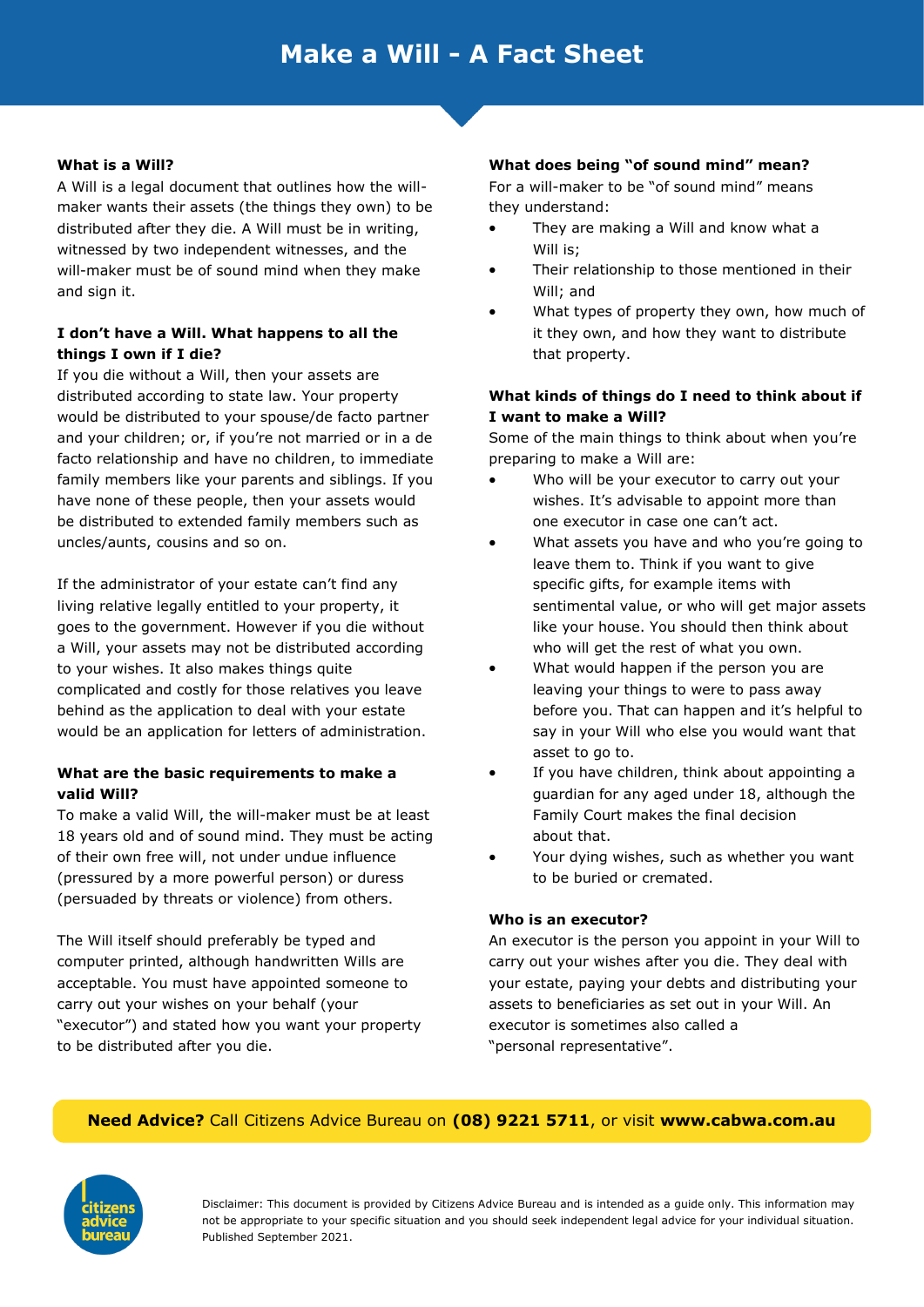#### **Who is a beneficiary?**

A beneficiary is a person named in your Will to receive a share of your estate.

### **Who can be my executor?**

An executor can be anyone over 18 who is trustworthy. They can be someone like your spouse/ de facto partner or child.

## **What does an executor do?**

When you die, your executor:

- Organises your funeral and burial;
- Applies for probate if it's required;
- Is responsible for managing your estate and accounting for all of your assets (including all money);
- Collects the assets of your estate, paying any debts and taxes and distributing assets according to the Will; and
- Looks after the financial well-being of any minor beneficiaries (aged under 18).

#### **Can an executor distribute a will-maker's assets in a manner not set out by the Will?**

No, an executor can't decide how your things get distributed. They must follow your wishes as set out in your Will and distribute your estate.

### **Is there a limit to the number of executors I can appoint?**

You can appoint one or more executors. We always advise you to appoint more than one executor in case one of them is unable to act for any reason.

## **Do I need to ask someone for their permission before appointing them as executor of my Will?**

Yes, you do need to get their permission. The executor has to agree to being appointed by you. They can refuse to act. Before providing instruction for your Will make sure the person is willing to act as your executor. A person cannot be forced to act as your executor.

### **What is the difference between appointing executors jointly as opposed to jointly and severally?**

If you appoint two or more people as joint executors, they must all act together. If one of the executors dies or is unable to act, the remaining executors may not be able to act. If you appoint two or more executors jointly and severally, then they can either all act together or if one can't act, the remaining executor(s) can act.

## **Are there any assets that don't form part of my estate?**

Yes, there are some assets that can't be distributed in a Will. These include:

- Assets you own jointly as joint tenants with another person, such as a house, shares, or a bank account. These automatically pass to the other owner who is alive.
- Superannuation and insurance policies, if you've already nominated a beneficiary for your policy. If you haven't made a nomination then these assets can be distributed in a Will.
- Property held in a trust.

We recommend seeking legal advice if any of these apply to you.

## **What do I have to do before meeting with my lawyer to make a Will?**

When preparing to see a lawyer about your Will, it helps to have ready:

- A list of all people in your immediate family, including their full names and contact information, their relationship to you, and the ages of all your children (including stepchildren).
- Who you want to appoint as your executor. It's advisable you have a substitute executor in mind too.

## **Need Advice?** Call Citizens Advice Bureau on **(08) 9221 5711**, or visit **www.cabwa.com.au**

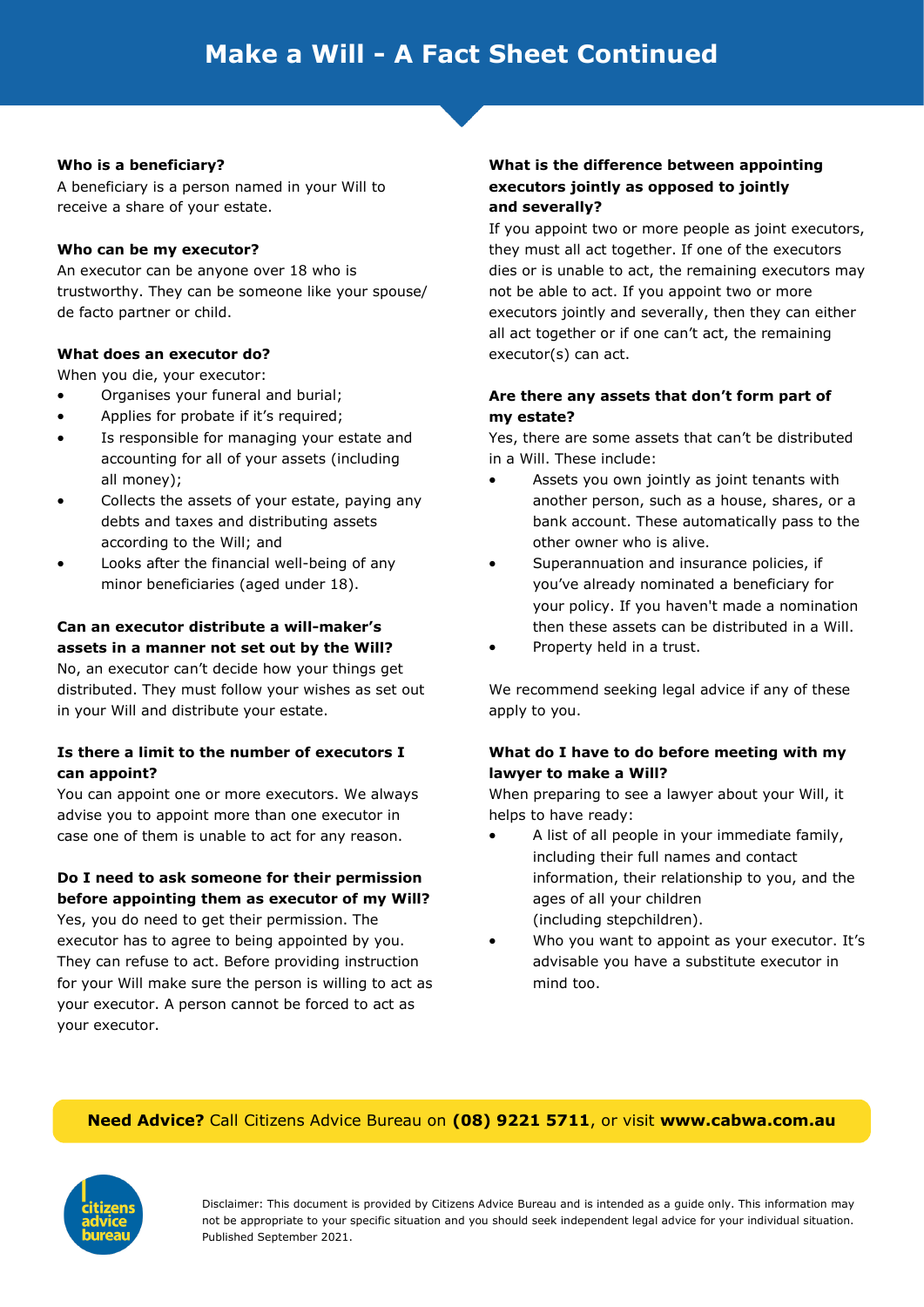- The names and addresses of any other people or organisations that you want to give bequests (gifts of property) from your estate to.
- A list of all your assets such as your home, car, investments, and items of significant or sentimental value. It's also important you describe how you own any property (for example if you own it solely or jointly with someone else).
- Details of any superannuation and insurance policies you own and any nominated beneficiaries on them.
- If you have children under 18, who you want to be their guardian.

## **I've finished drafting my Will. What do I do now to validly execute it?**

There are a few things you need to do to make sure your Will is validly executed.

First, you should be present with two witnesses and identify to them that the document is your Last Will and Testament. You and the witnesses must sign at the bottom of every page of the Will and sign and date the last page at the end of all the text.

The witnesses should see you sign the Will and then sign it themselves. You and your two witnesses need to be together when you sign the Will and it's important that **all three of you use the same pen to sign your Will.** 

If you make any changes or amendments to the Will such as correcting spelling mistakes then you and your two witnesses need make the amendment either before or immediately after executing the Will and all three of you initial the changes made. However, it's advisable not to make any changes to your Will.

#### **Who can be a witness to my Will?**

A witness to a Will can be anyone who is over 18 and of sound mind. It's best if they're independent and not a beneficiary to your Will or a beneficiary's spouse. It's also advisable to have people that the executor knows as your witnesses. This is to help the executor when they apply for probate as they have to provide the witnesses' current residential addresses.

## **How do I store my Will safely once I've made it?**

Once you've made your Will, it's very important that you keep the original in a safe place. That could be in a safe at home or a safety deposit box in a bank. You can also store your Will with the Public Trustee at their Will Bank. This service is free if you take the Will there yourself (but it incurs a charge if someone else delivers it for you).

It's advisable that you tell the executor where the Will is kept. You can also give copies to the executor and beneficiaries if you wish to do so.

#### **Can I change my Will?**

If you want to make a change to your Will, there are a few options. One is using a codicil, a legal document that amends your Will and can be used for making specific minor changes such as adding or deleting a beneficiary. However, codicils need to be signed and witnessed following the same formal procedures as Wills and they can cause problems.

It's usually easier and more reliable to make an entirely new Will. This automatically cancels out your old Will and makes your new Will with its changes your only valid one.

#### **Can I revoke my Will?**

Yes, you can revoke your Will at any time, either by making a new Will (as long as you're of sound mind at the time) **and/or** by intentionally destroying your old Will.

## **Need Advice?** Call Citizens Advice Bureau on **(08) 9221 5711**, or visit **www.cabwa.com.au**